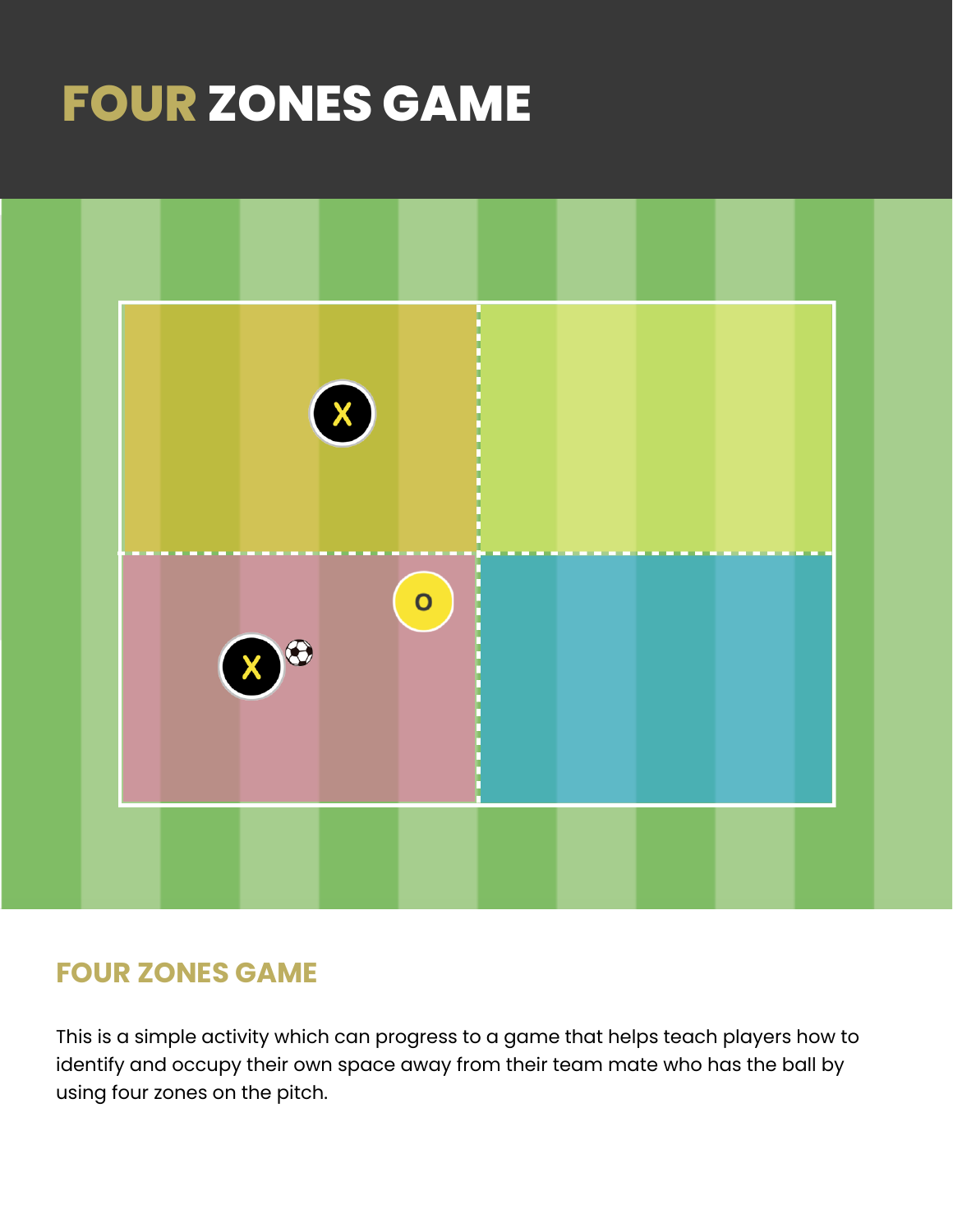#### **SET UP**



Create a pitch and mark out four zones that are an appropriate size for your players. We suggest making this pitch a little smaller than usual, you don't want the four quarters too large.

You will want the player with the ball to be able to make a pass to their team mate who will be in a different quarter of the field.

## **ACTIVITY**

2 Players are trying to keep the ball away from one defender using all four zones however there are a few conditions and rules in place to try and help teach the players with ball to keep away from each other and find their own space.

Players with the ball score a point every time they can get the ball into a new square. The defender can win double points by stealing the ball and getting it into any square without a player in it.



- 1. The team mate who does not have the ball can NOT go into the same square that their partner who has the ball is in
- 2. The player with the ball can NOT dribble the ball into the square that their partner without the ball is in